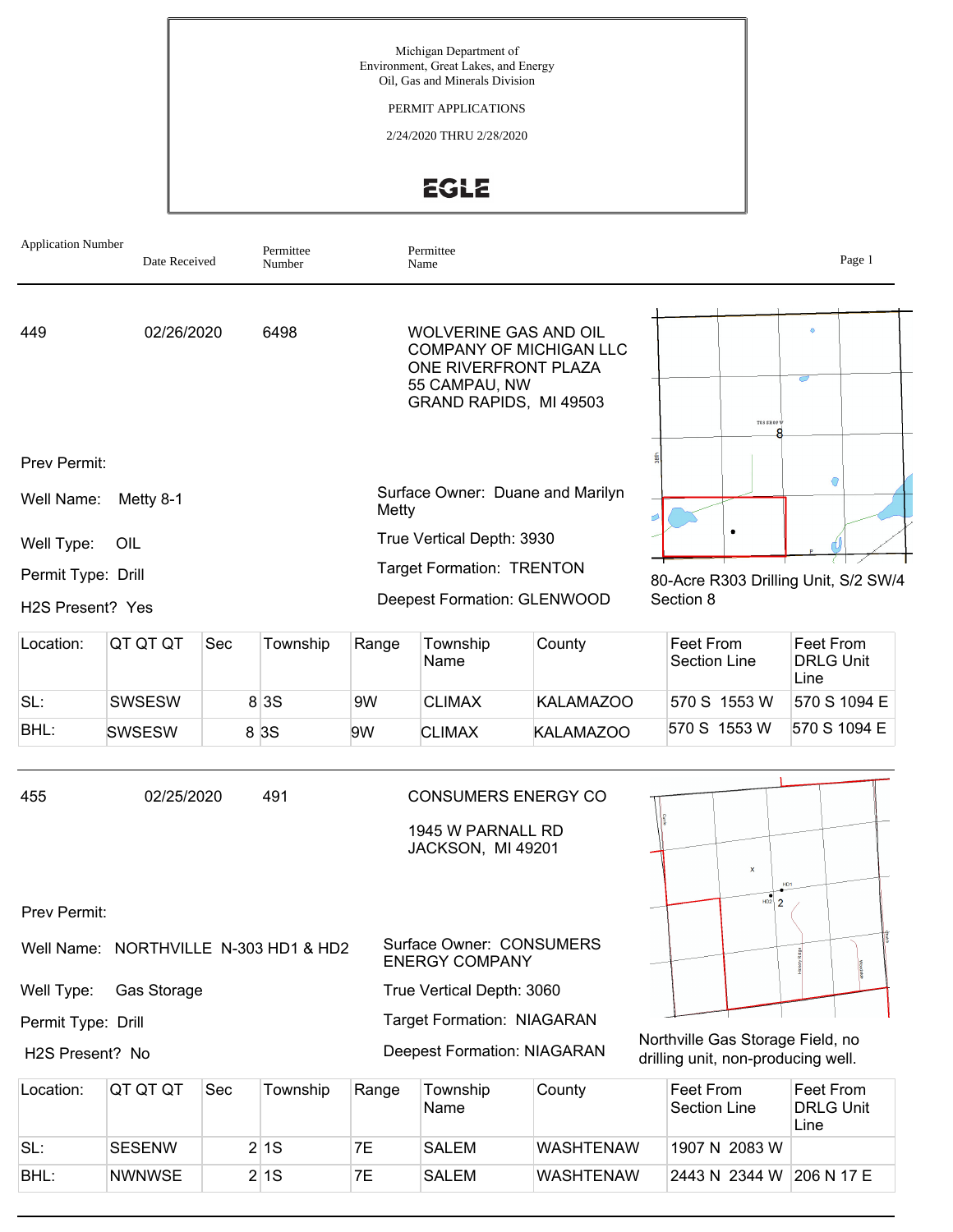Michigan Department of Environment, Great Lakes, and Energy Oil, Gas and Minerals Division

PERMIT APPLICATIONS

2/24/2020 THRU 2/28/2020

EGLE

| <b>Application Number</b>    | Date Received   | Permittee<br>Number | Permittee<br>Name                                                                                     | Page 2                               |
|------------------------------|-----------------|---------------------|-------------------------------------------------------------------------------------------------------|--------------------------------------|
| 456                          | 02/26/2020      | 5320                | <b>SAVOY ENERGY LP</b><br>920 HASTINGS STREET, SUITE A<br>PO BOX 1560<br>TRAVERSE CITY, MI 49685-1560 | X<br>M                               |
| Prev Permit: 61470           |                 |                     |                                                                                                       |                                      |
| Well Name:                   | Replogle 3-3A   |                     | Surface Owner: Replogle, Charles L.<br>and Lalita M.                                                  |                                      |
| Well Type:                   | OIL             |                     | True Vertical Depth: 4000                                                                             |                                      |
| Permit Type: Re-Entry        |                 |                     | <b>Target Formation: TRENTON-BLACK</b><br><b>RIVER</b>                                                | 80-Acre R303 Drilling Unit, W/2 NW/4 |
| H <sub>2</sub> S Present? No |                 |                     | Deepest Formation: PRAIRIE DU CHIEN<br>Section 3                                                      |                                      |
| Location:                    | QT QT QT<br>Sec | Township            | Range<br>County<br><b>Feet From</b><br>Township                                                       | Feet From                            |

| Location: | IQT QT QT     | Sec | Township | Range | Township<br>'Name | County         | ∣Feet From<br>Section Line | Feet From<br><b>DRLG Unit</b><br>Line |
|-----------|---------------|-----|----------|-------|-------------------|----------------|----------------------------|---------------------------------------|
| SL:       | <b>SENWNW</b> |     | 3 4S     | 8W    | <b>ATHENS</b>     | <b>CALHOUN</b> | 1153 N 998 W               |                                       |
| BHL:      | <b>NESWNW</b> |     | 3 4S     | 8W    | <b>ATHENS</b>     | <b>CALHOUN</b> | 1926 N 977 W               | 668 S 352 E                           |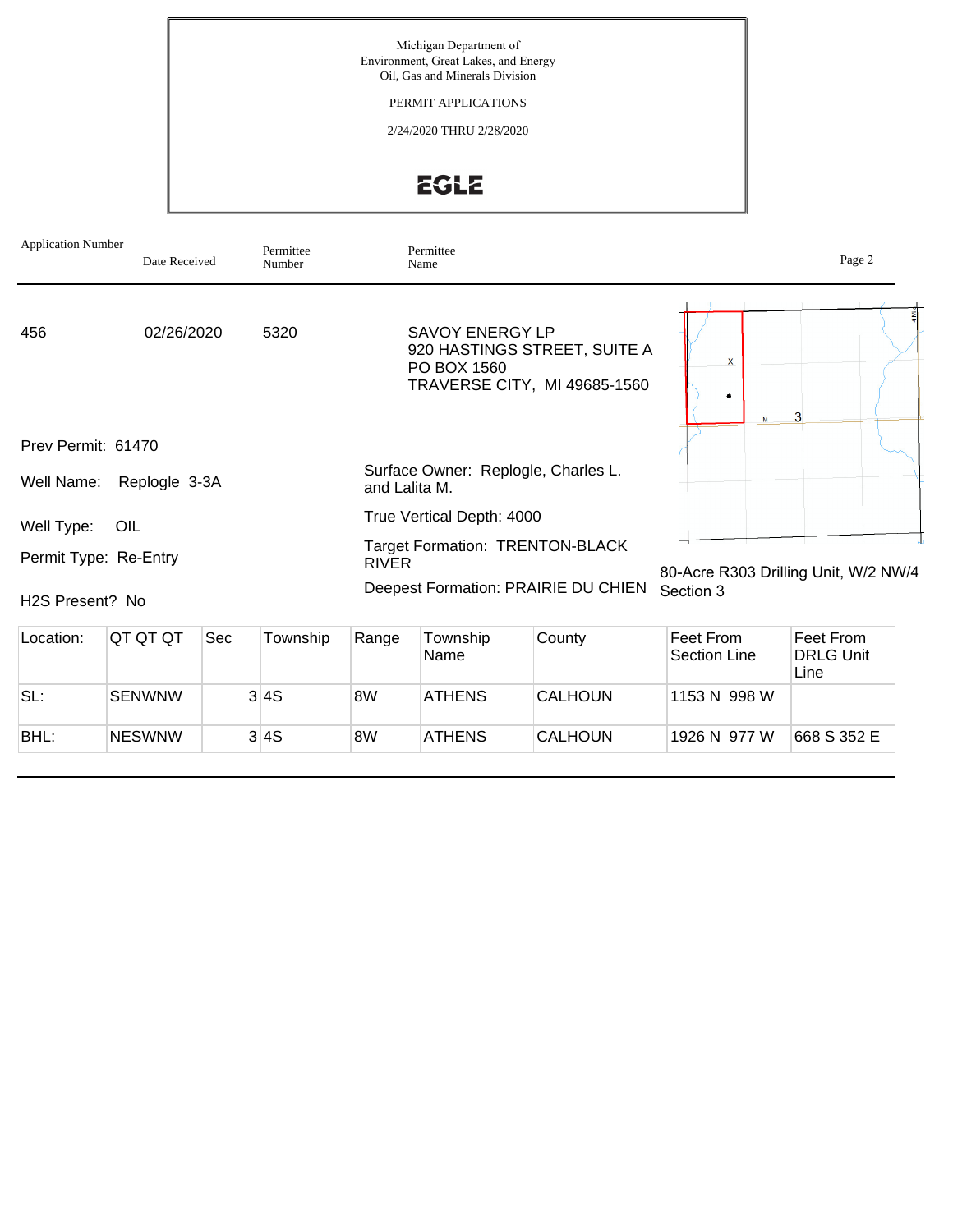Michigan Department of Environment, Great Lakes, and Energy Oil, Gas and Minerals Division

PERMIT APPLICATIONS

2/24/2020 THRU 2/28/2020

EGLE

| <b>Application Number</b>    | Date Received |     | Permittee<br>Number |              | Permittee<br>Name                     |                                                              |                                                | Page 3                                |  |
|------------------------------|---------------|-----|---------------------|--------------|---------------------------------------|--------------------------------------------------------------|------------------------------------------------|---------------------------------------|--|
| 5320<br>457<br>02/28/2020    |               |     |                     |              | <b>SAVOY ENERGY LP</b><br>PO BOX 1560 | 920 HASTINGS STREET, SUITE A<br>TRAVERSE CITY, MI 49685-1560 | $\bullet$ 4<br>M                               |                                       |  |
| Prev Permit:                 |               |     |                     |              |                                       |                                                              |                                                | x                                     |  |
| Well Name:                   | Cramer 1-4    |     |                     |              | Surface Owner: Cramer, Mark J.        |                                                              |                                                |                                       |  |
| Well Type:                   | OIL           |     |                     |              | True Vertical Depth: 4000             |                                                              |                                                |                                       |  |
| Permit Type: Drill           |               |     |                     | <b>RIVER</b> |                                       | <b>Target Formation: TRENTON-BLACK</b>                       |                                                |                                       |  |
| H <sub>2</sub> S Present? No |               |     |                     |              |                                       | Deepest Formation: PRAIRIE DU CHIEN                          | 160-Acre R303 Drilling Unit, SE/4<br>Section 4 |                                       |  |
| Location:                    | QT QT QT      | Sec | Township            | Range        | Township<br>Name                      | County                                                       | Feet From<br><b>Section Line</b>               | Feet From<br><b>DRLG Unit</b><br>Line |  |
| SL:                          | <b>NENESE</b> |     | 4 4S                | 8W           | <b>ATHENS</b>                         | <b>CALHOUN</b>                                               | 2036 S 595 E                                   |                                       |  |
| BHL:                         | <b>SWNESE</b> |     | 4 <sup>4</sup> S    | 8W           | <b>ATHENS</b>                         | CALHOUN                                                      | 1458 S 1037 E                                  | 1065 N 1037<br>Е                      |  |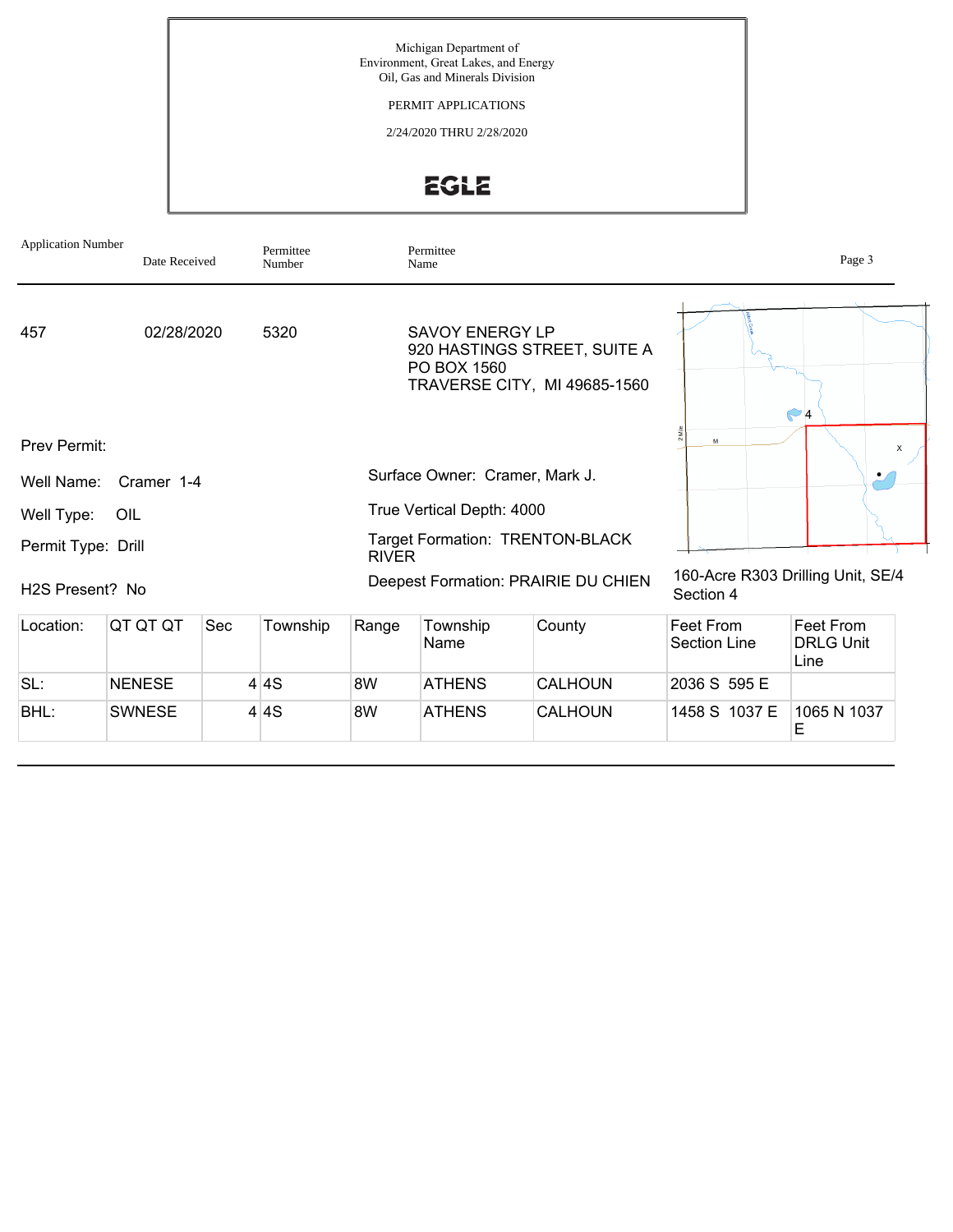| Permit Number      | <b>Issue Date</b>               | Permittee<br>Number |          | <b>EGLE</b><br>Permittee<br>Name |                                                                                                     |              |           | Page 1                                                               |                                       |
|--------------------|---------------------------------|---------------------|----------|----------------------------------|-----------------------------------------------------------------------------------------------------|--------------|-----------|----------------------------------------------------------------------|---------------------------------------|
| 61474              |                                 | 2/24/2020<br>5320   |          |                                  | SAVOY ENERGY LP<br>920 HASTINGS STREET, SUITE A<br>PO BOX 1560<br>TRAVERSE CITY, MI 49685-1560      |              |           |                                                                      |                                       |
|                    | API Well No: 21-025-62017-01-00 |                     |          |                                  |                                                                                                     |              |           | Pine Creek                                                           |                                       |
| Prev Permit: 61469 |                                 |                     |          |                                  | Surface Owner: Wagley, Susan M.                                                                     |              |           |                                                                      |                                       |
| Well Name:         | WAGLEY 1-1A                     |                     |          |                                  | True Vertical Depth: 4000FT                                                                         |              |           | $\times$                                                             |                                       |
| Well Type:         | Oil Well                        |                     |          |                                  | Target Formation: TRENTON-BLACK                                                                     |              |           |                                                                      |                                       |
|                    | Permit Type: Re-entry           |                     |          | <b>RIVER</b>                     |                                                                                                     |              |           | 80-Acre R303 Drilling Unit, S/2                                      |                                       |
| H2S Present? No    |                                 |                     |          | <b>CHIEN</b>                     | Deepest Formation: PRAIRIE DU                                                                       |              | Section 1 | N/2 SW/4, N/2 S/2 SW/4                                               |                                       |
| Location:          | QT QT QT                        | Sec                 | Township | Range                            | Township<br>Name                                                                                    | County       |           | Feet From<br><b>Section Line</b>                                     | Feet From<br><b>DRLG Unit</b><br>Line |
| SL:                | <b>NESWSW</b>                   |                     | 1 4S     | 8W                               | <b>ATHENS</b>                                                                                       | CALHOUN      |           | 1070 S 1054 W                                                        |                                       |
| BHL:               | <b>SENWSW</b>                   |                     | 1 4S     | 8W                               | <b>ATHENS</b>                                                                                       | CALHOUN      |           | 1535 S 1193 W                                                        | 369 N 1193<br>W                       |
| 61475              | 2/27/2020                       | 6003                |          |                                  | SUNOCO PARTNERS MARKETING<br>AND TERMINALS LP<br>3807 WEST CHESTER PIKE<br>NEWTOWN SQUARE, PA 19073 |              |           | porse River                                                          |                                       |
|                    | API Well No: 21-163-62001-00-00 |                     |          |                                  |                                                                                                     |              |           | TO'S SROPE                                                           |                                       |
| Prev Permit:       |                                 |                     |          |                                  |                                                                                                     |              |           | 12<br>Smit                                                           |                                       |
| Well Name:         | SUNOCO 11                       |                     |          |                                  | Surface Owner: SUNOCO PARTNERS<br><b>MARKETING &amp; TERMINALS LP</b>                               |              |           |                                                                      | Mary                                  |
| Well Type:         | <b>LPG Storage</b>              |                     |          |                                  | True Vertical Depth: 1760FT                                                                         |              |           |                                                                      |                                       |
| Permit Type: Drill |                                 |                     |          |                                  | Target Formation: SALINA B SALT                                                                     |              |           |                                                                      |                                       |
| H2S Present? No    |                                 |                     |          |                                  | Deepest Formation: SALINA B SALT                                                                    |              |           | Hydrocarbon storage cavern, no<br>drilling unit, non-producing well. |                                       |
| Location:          | QT QT QT                        | Sec                 | Township | Range                            | Township<br>Name                                                                                    | County       |           | Feet From<br>Section Line                                            | Feet From<br><b>DRLG Unit</b><br>Line |
| SL:                | <b>SWNENE</b>                   |                     | 12 3S    | 9E                               | <b>ROMULUS</b>                                                                                      | <b>WAYNE</b> |           | 934 N 1182 E                                                         |                                       |

BHL: SWNENE 12 3S 9E ROMULUS WAYNE 934 N 1182 E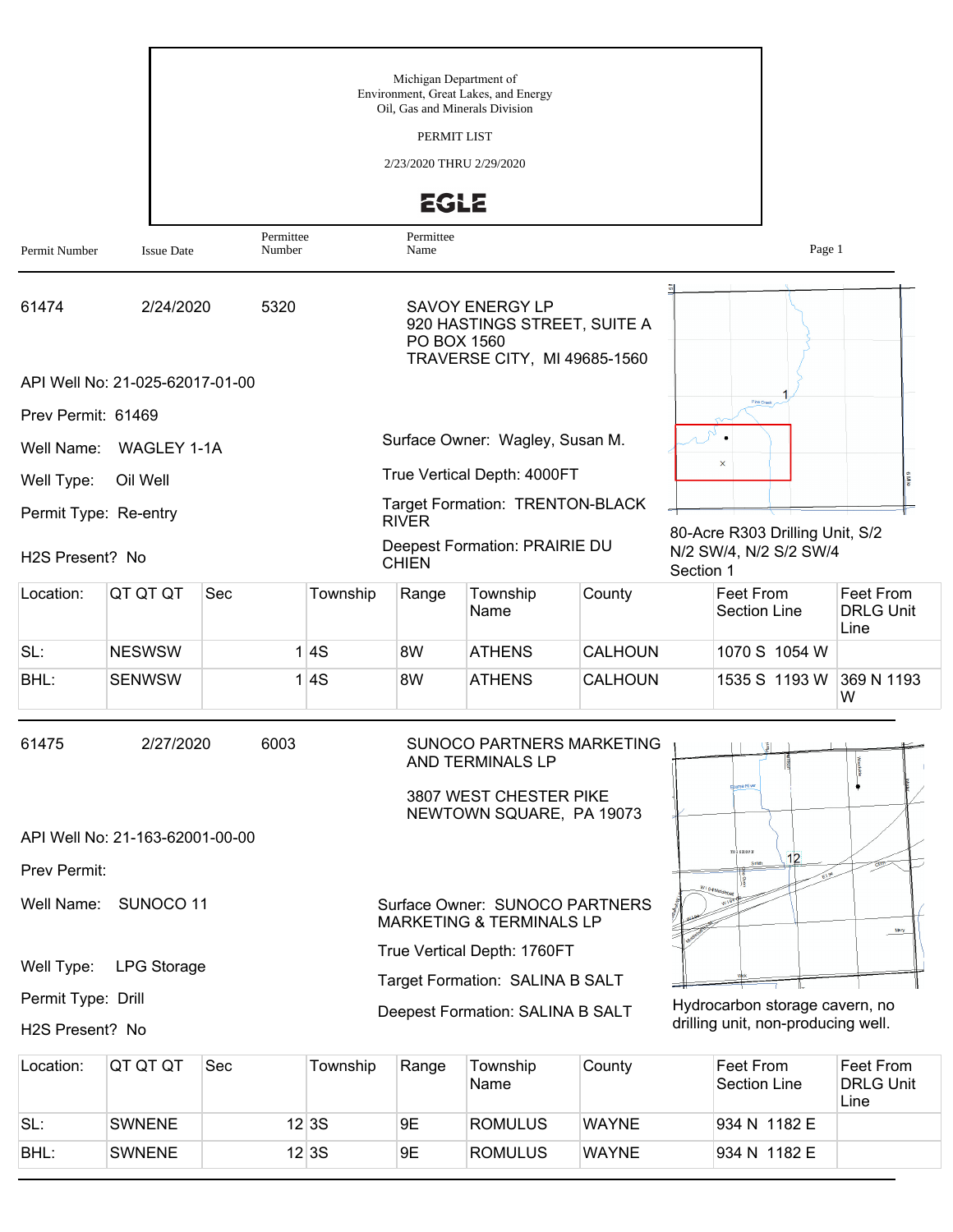|                                                    |                                 | Michigan Department of<br>Environment, Great Lakes, and Energy<br>Oil, Gas and Minerals Division<br>PERMIT LIST<br>2/23/2020 THRU 2/29/2020<br><b>EGLE</b> |                                                                                                            |                                                                      |  |  |  |  |  |
|----------------------------------------------------|---------------------------------|------------------------------------------------------------------------------------------------------------------------------------------------------------|------------------------------------------------------------------------------------------------------------|----------------------------------------------------------------------|--|--|--|--|--|
| Permit Number                                      | <b>Issue Date</b>               | Permittee<br>Number                                                                                                                                        | Permittee<br>Name                                                                                          | Page 2                                                               |  |  |  |  |  |
| 61476                                              | 2/27/2020                       | 6003                                                                                                                                                       | <b>SUNOCO PARTNERS MARKETING</b><br>AND TERMINALS LP<br>3807 WEST CHESTER PIKE<br>NEWTOWN SQUARE, PA 19073 | me Rive                                                              |  |  |  |  |  |
|                                                    | API Well No: 21-163-62002-00-00 |                                                                                                                                                            |                                                                                                            | 03 SR09E<br>12                                                       |  |  |  |  |  |
| <b>Prev Permit:</b>                                |                                 |                                                                                                                                                            |                                                                                                            | WI 94M                                                               |  |  |  |  |  |
|                                                    | Well Name: SUNOCO 12            |                                                                                                                                                            | Surface Owner: SUNOCO PARTNERS<br><b>MARKETING &amp; TERMINALS LP</b>                                      | Mary                                                                 |  |  |  |  |  |
| Well Type:                                         | <b>LPG Storage</b>              |                                                                                                                                                            | True Vertical Depth: 1760FT                                                                                |                                                                      |  |  |  |  |  |
|                                                    |                                 |                                                                                                                                                            | Target Formation: SALINA B SALT                                                                            |                                                                      |  |  |  |  |  |
| Permit Type: Drill<br>H <sub>2</sub> S Present? No |                                 |                                                                                                                                                            | Deepest Formation: SALINA B SALT                                                                           | Hydrocarbon storage cavern, no<br>drilling unit, non-producing well. |  |  |  |  |  |

| Location: | IQT QT QT     | Sec | Township | Range | Township<br>Name | County       | ∣Feet From<br>Section Line | Feet From<br><b>DRLG Unit</b><br>Line |
|-----------|---------------|-----|----------|-------|------------------|--------------|----------------------------|---------------------------------------|
| SL:       | <b>NWNENE</b> |     | 12 3S    | 9Ε    | ROMULUS          | <b>WAYNE</b> | 432 N 1223 E               |                                       |
| BHL:      | <b>NWNENE</b> |     | 12 3S    | 9E    | <b>ROMULUS</b>   | <b>WAYNE</b> | 432 N 1223 E               |                                       |